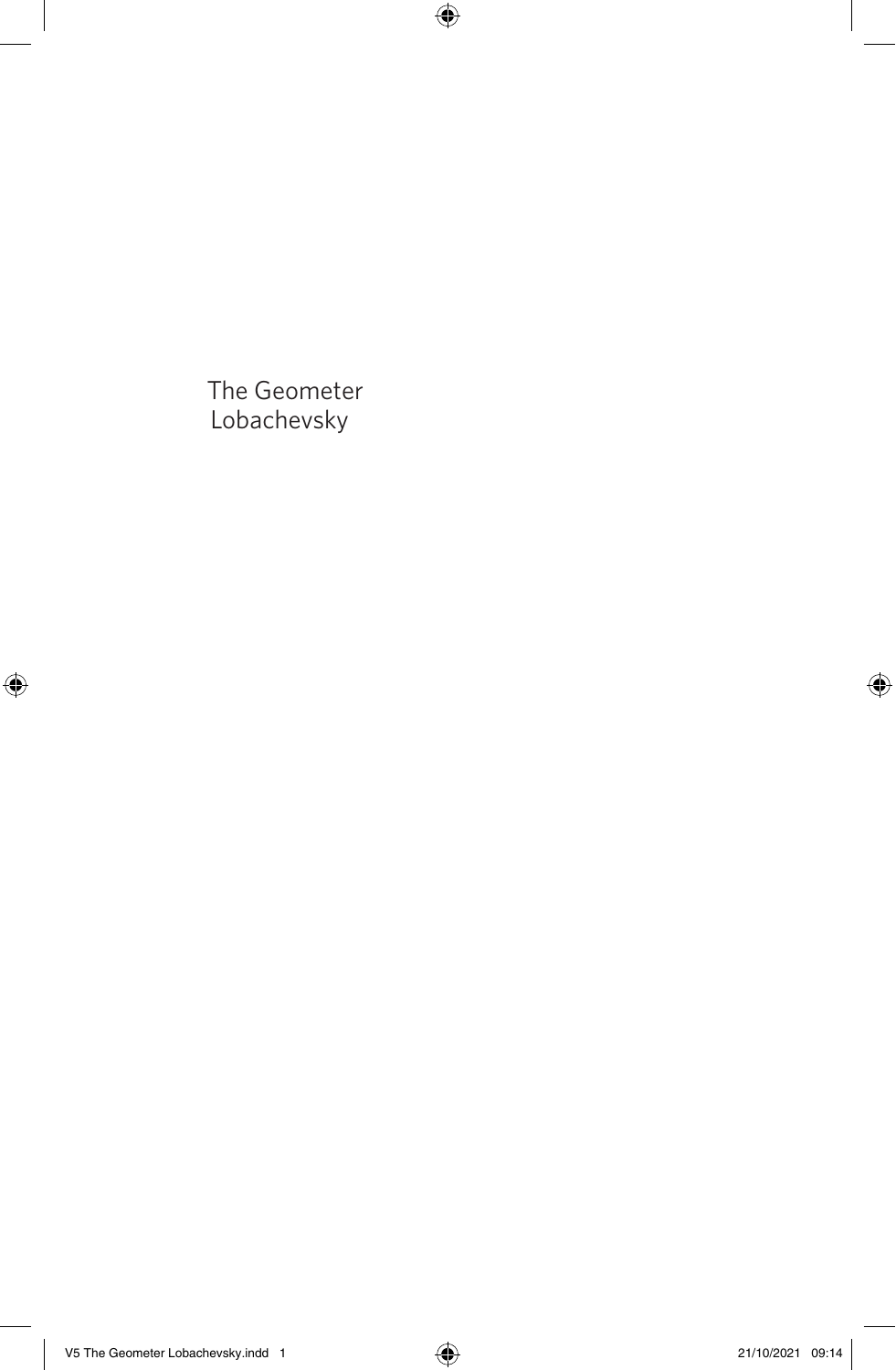*To Susan*

ALSO BY ADRIAN DUNCAN *Midfield Dynamo A Sabbatical in Leipzig Love Notes from a German Building Site*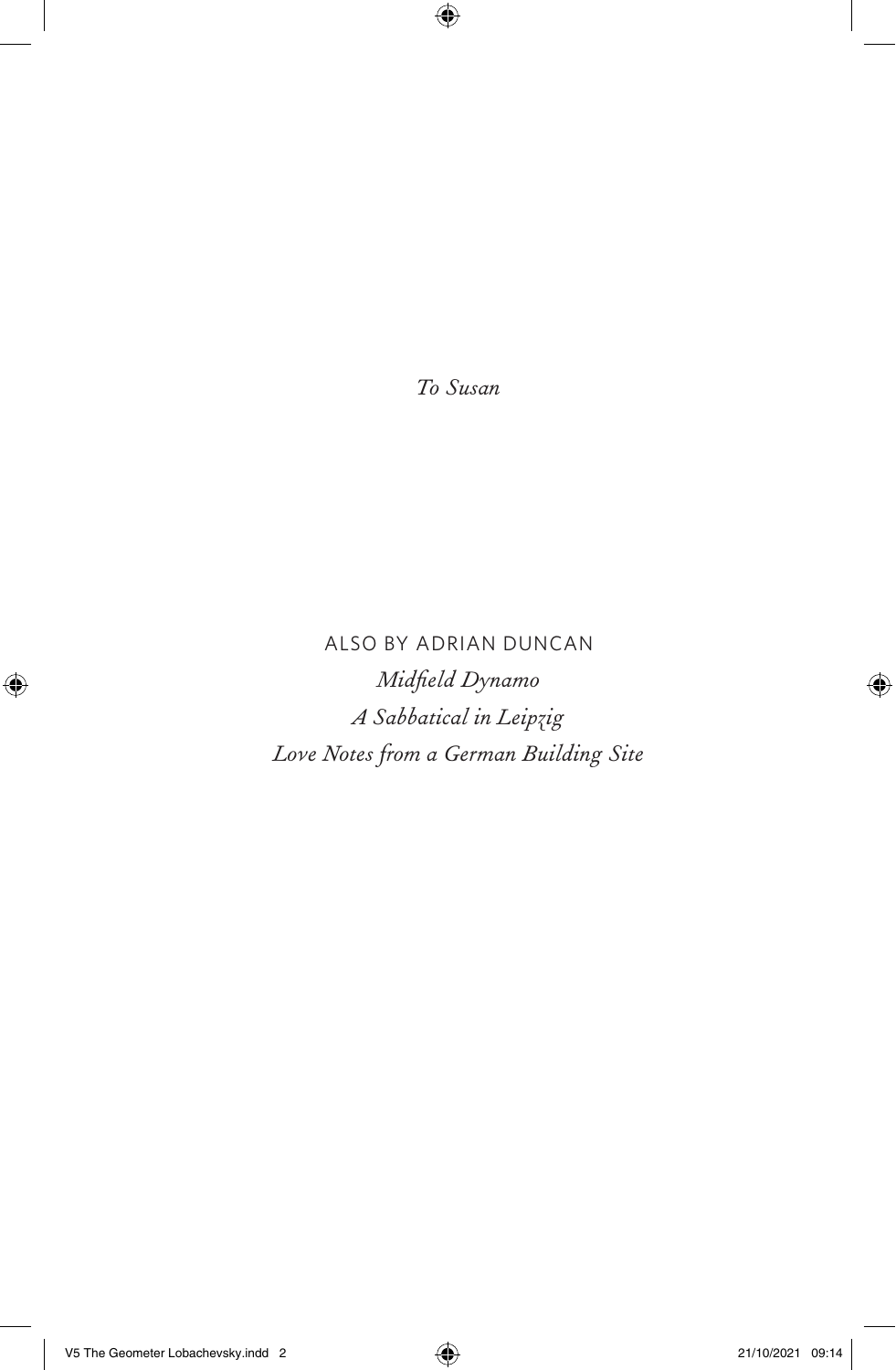## The Geometer Lobachevsky

## adrian duncan



Tuskar Rock Press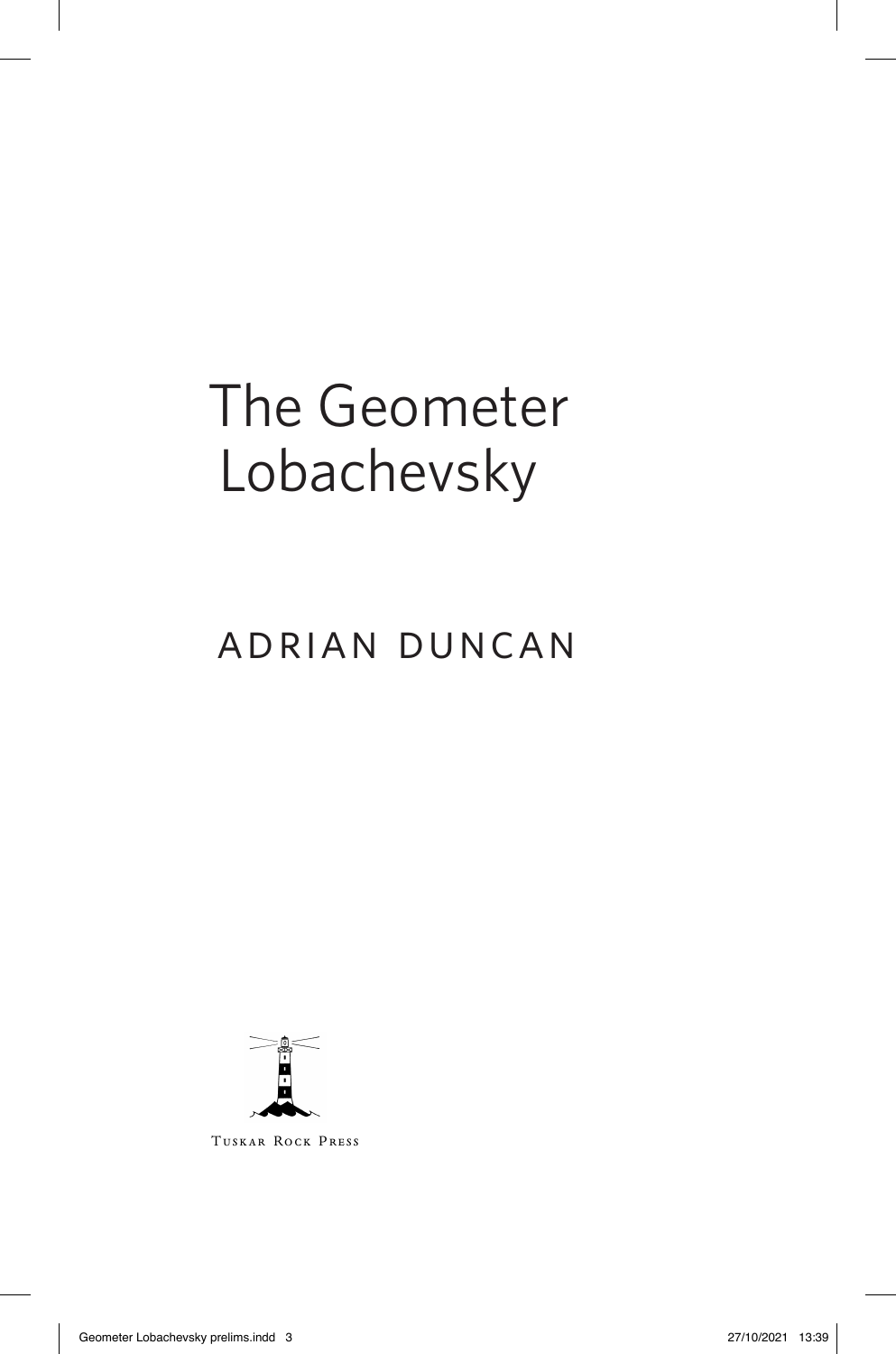First published in Great Britain in 2022 by Tuskar Rock Press, an imprint of Profile Books Ltd 29 Cloth Fair London ec1a 7jq *www.serpentstail.com*

First published in Ireland by The Lilliput Press

Copyright © Adrian Duncan 2022

*Note on the text:* This is a work of fiction. All characters, businesses, organisations, artworks and events portrayed in this novel are either products of the author's imagination or are used fictitiously.

Set in 12.5 pt on 17.5 pt Fournier by iota (www.iota-books.ie)

10 9 8 7 6 5 4 3 2 1

Printed and bound in Great Britain by Clays Ltd, Elcograf S.p.A.

The moral right of the author has been asserted.

All rights reserved. Without limiting the rights under copyright reserved above, no part of this publication may be reproduced, stored or introduced into a retrieval system, or transmitted, in any form or by any means (electronic, mechanical, photocopying, recording or otherwise), without the prior written permission of both the copyright owner and the publisher of this book.

A CIP catalogue record for this book is available from the British Library.

ISBN 978 1 78816 972 1 eISBN 978 1 78283 942 2

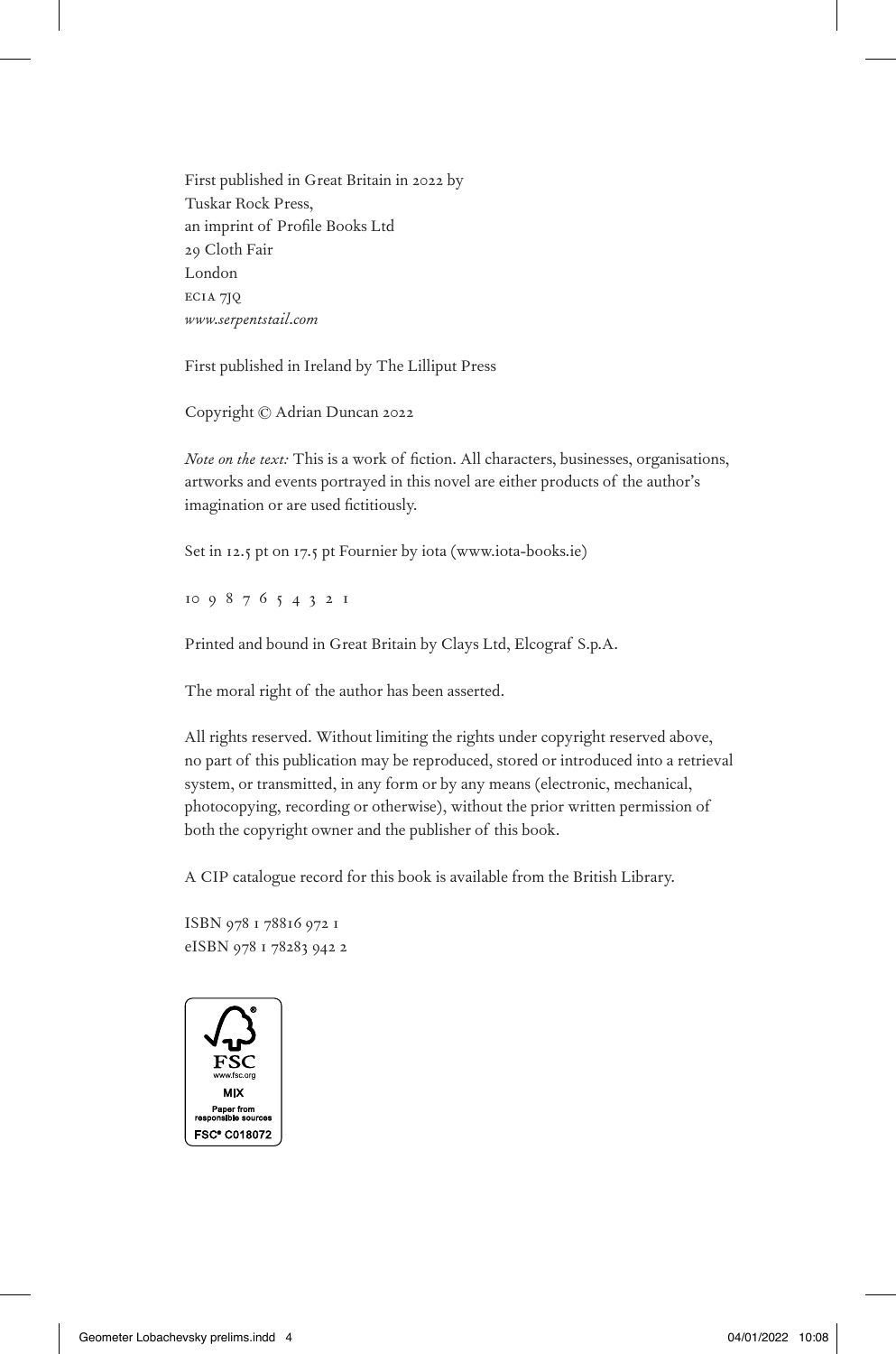*'It's been such a long time since we met,' the bishop observed, tenderly stroking his mother's arm and shoulder. 'When I was abroad I missed you, Mother, I really missed you!' —*'The Bishop,' Anton Chekhov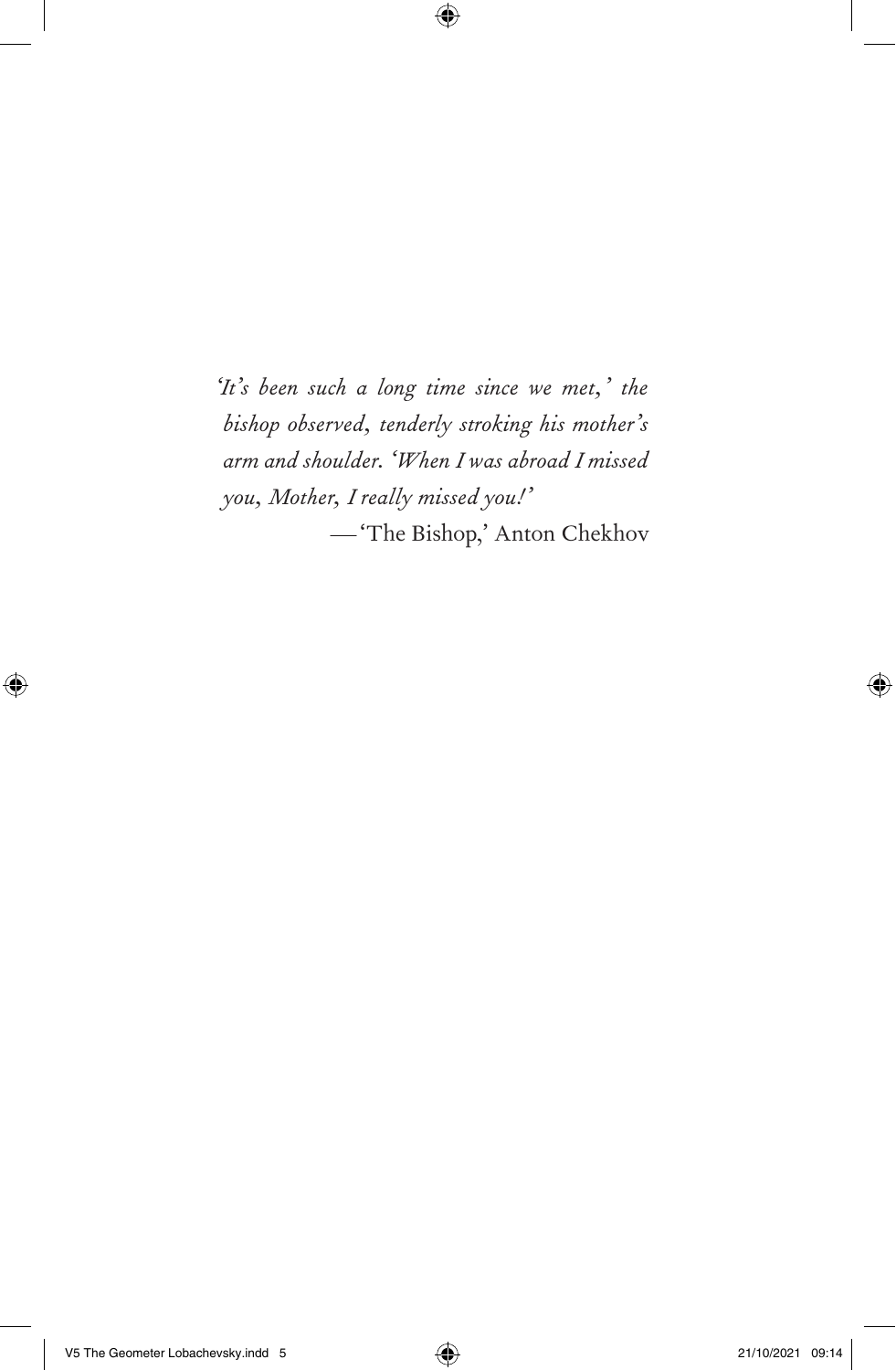*A dying man lies prone on a coverless bed in a single-windowed room in the upper floor of a building not far from the sea. The window has been left an inch or two ajar. A rhombus of white moonlight illuminates a portion of wall above the bed, and from the ceiling of this room a glinting mobile of small steel shapes – a circle, a square, a triangle, a pyramid – dangles, clinking gently in the sea air.*

*In his mind's eye appears the image of a photograph he lost many years before. In the foreground stand five men on the edge of acres of unworked bog. In among these men, all leaning on their implements, stands this man as a younger person. He is smiling, and the wind in the photograph has lifted his dark hair off his forehead into lazy floating strands around his crown.*

*It is towards these men, over their shoulders and into this broad province of brown earth that the mechanized mind's eye of the dying man proceeds.*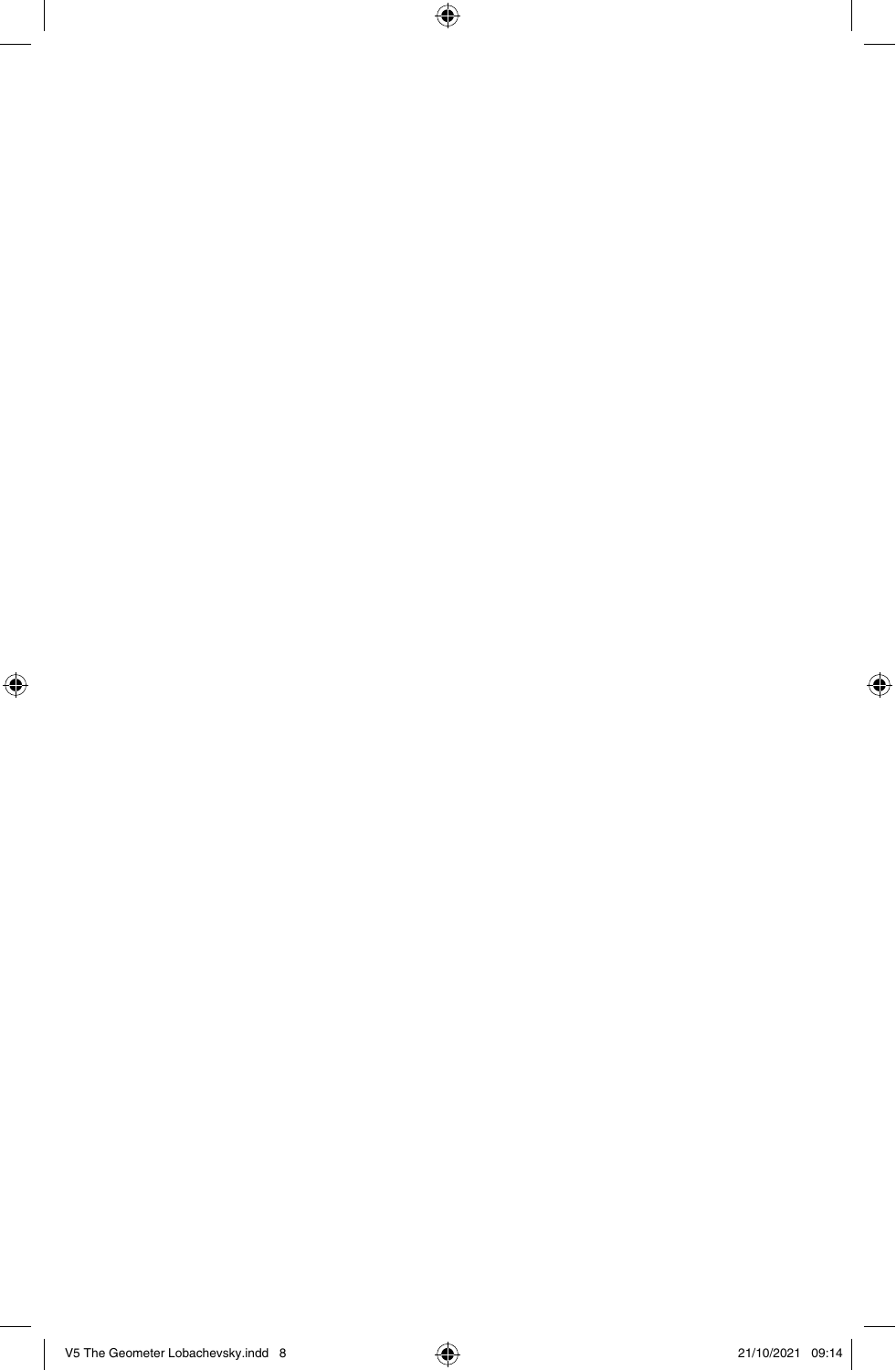## part i

*Point of square touches face of pyramid, while in the background a triangle spins past.*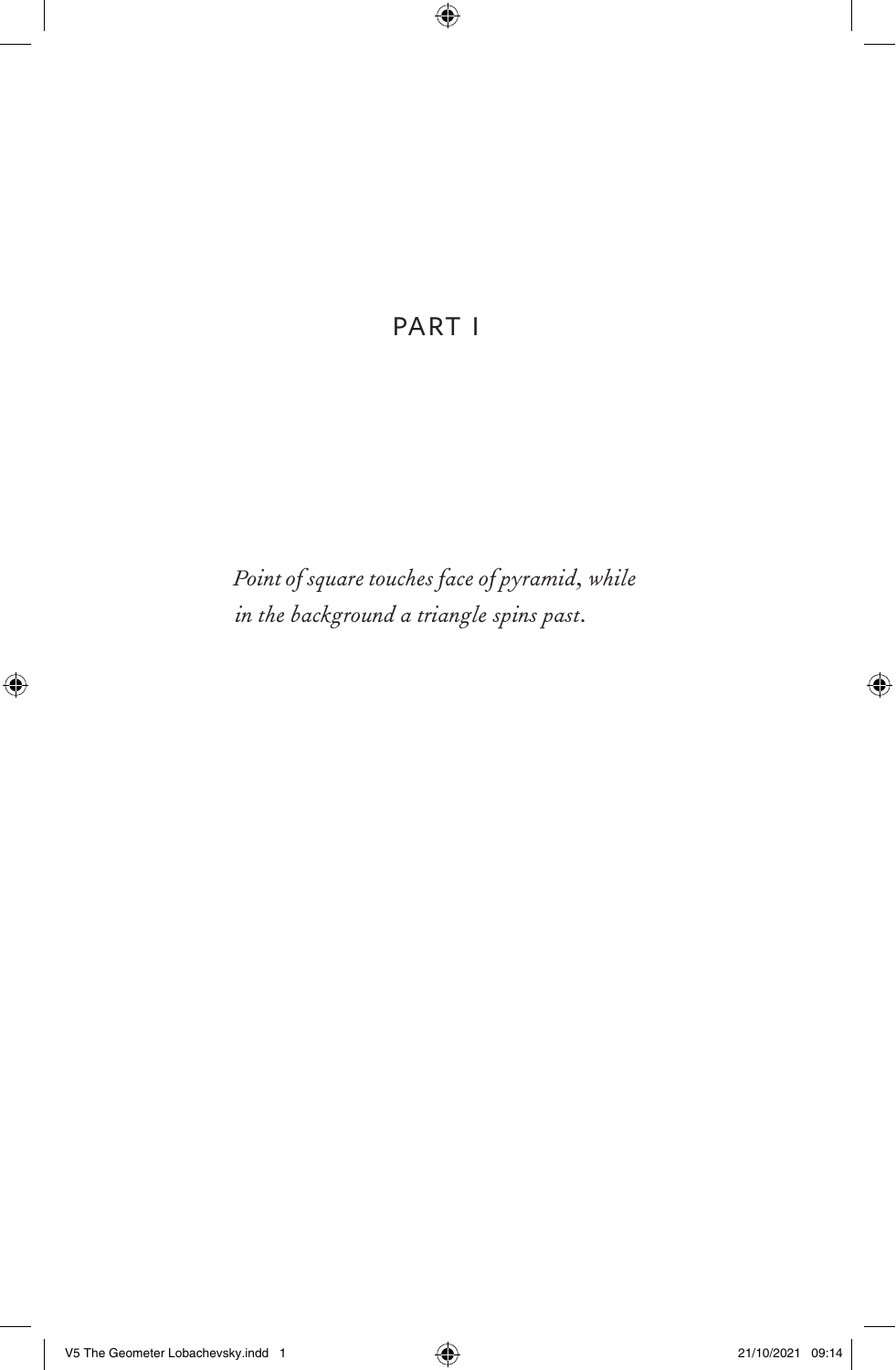I am standing on the edge of a bog. There is wind. And sky meeting arm-opening land. Three men stalk out into this dark terrain. One carries a clinking tripod under his arm and two leather cases in his right hand. Another, head down, bears two bundles of timber stakes on his shoulders, as does the other. I hold a sledgehammer and coiled around my left hand are twenty-two yards of steel chain. My shoes, footclothes and feet are wet. I trudged with these men through mud of this kind yesterday and the day before and the day before, laying out across this land a giant if invisible triangle.

A gust of wind breaks and rushes at my face. The two men carrying the timbers topple.

The gust passes.

The two men right themselves and gather up their stakes.

One of the points on this triangle has been carved onto an obelisk three yards to the north of a concrete chimney that protrudes from the horizon in the distance – towards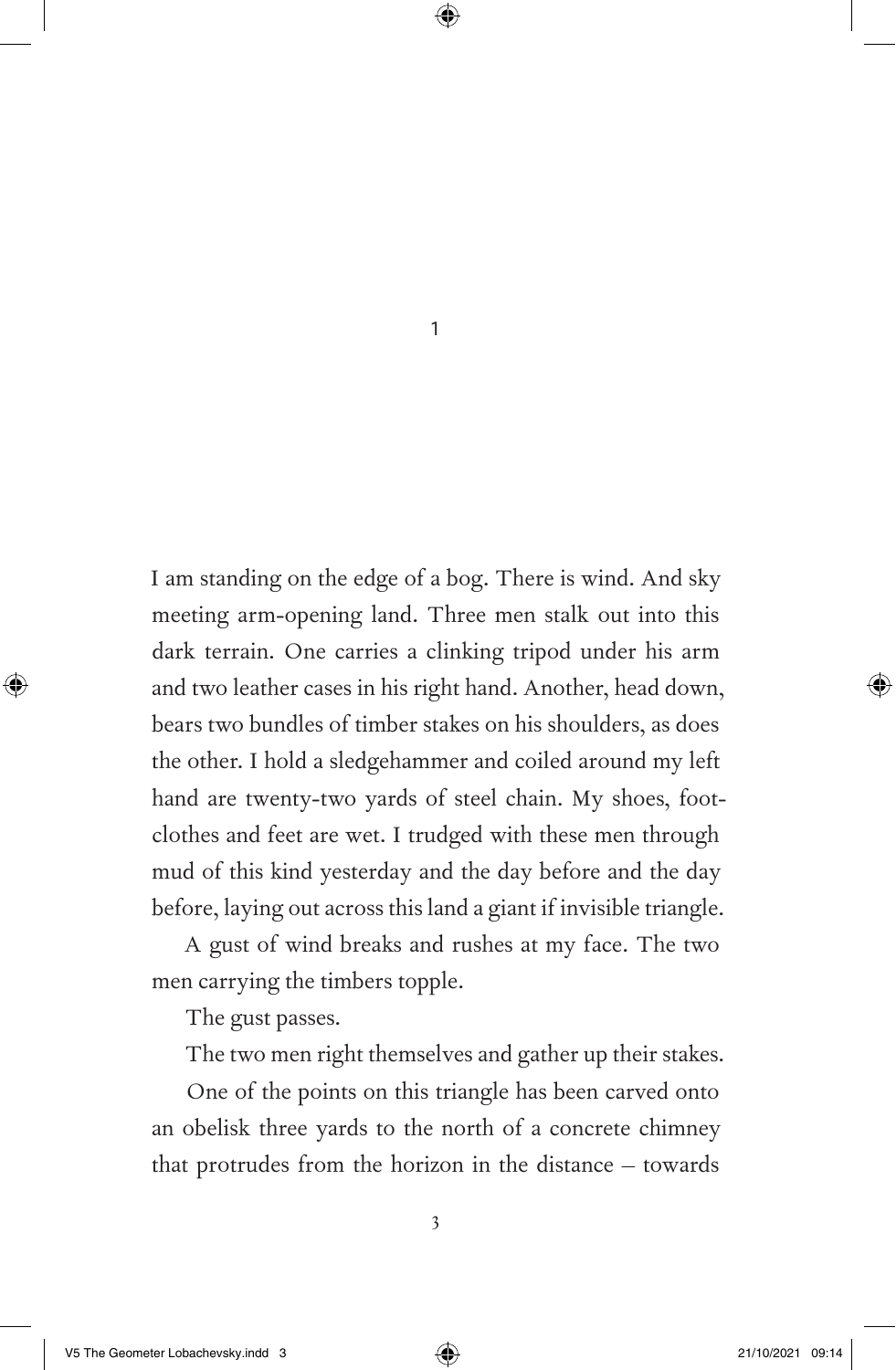the west-south-west, they tell me. It is a huge if slim flue for a power station being built by Germans and on the face of this squat stone obelisk has been inscribed the foot of a crow, with three talons extending down from a horizontal line, the centre of which lies thirty-four feet, six and fiveeighths inches above sea level. The second point on this triangle has been carved onto the side of a bridge three miles east of where I stand now. This structure is old and of British construction and they refer to it as Kjaknu Bridge. It carries a railway that runs west to a large town called Galway, and east to the capital city of Dublin, and beneath this cut-stone bridge runs a canal that leads north to a lake and south to another. They tell me this canal once carried boatloads of flax, then boatloads of people, until it fell out of use. Onto the keystone to the northern face of this bridge is carved another crow's foot, at twenty-two feet, eight and one-quarter inches above sea level. These three men and I are struggling to place accurately the third point of our triangle into the middle of this stretch of bog before me.

It has begun to rain. The dark undulating hills in the distance have become shrouded in a mist that opens then rolls around these unimpressive summits. The sky is grey in that drab way I would often see, when I was young, in the sky over the shivering countryside outside my hometown, Kazan, on any morning in early spring. The cheerful clipped voices of these three men disappear skyward as they walk a path trampled between long oily openings in the bog. The land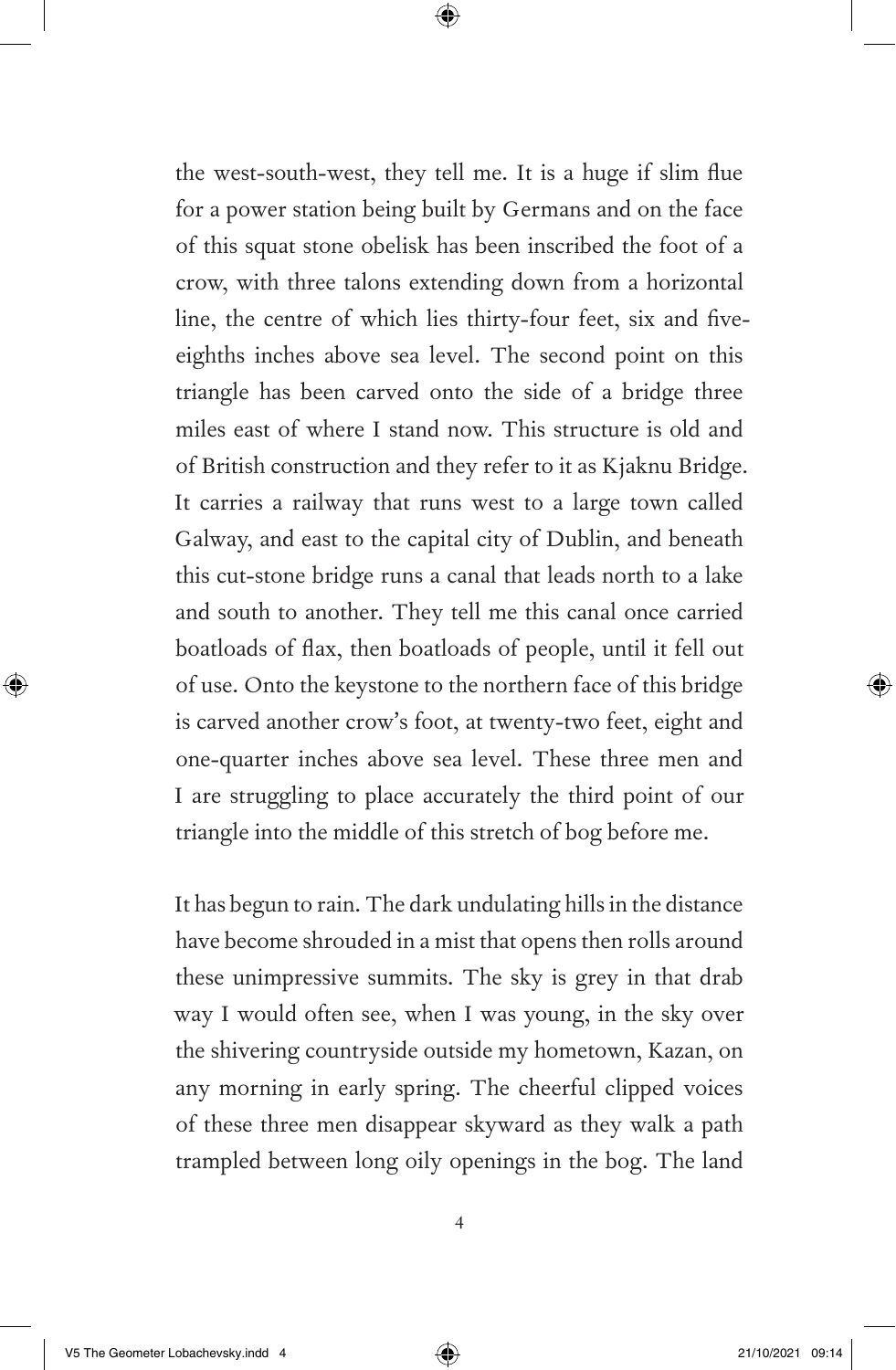reaches out into further plains of brown and black, and tufts of deep green punctured through with tiny wavering dots of white.

The third man, Kolim, a dark and blue-eyed person, drops a dozen stakes. They make a hollow clatter that seems to trigger from behind me the call of a distant crow or raven or an indigenous bird of some kind whose name I have not yet learned. The second man, Mehl, a balding and bearded person, tips from his arms his stakes, then rubs his hands together while smiling impishly – raising his eyebrows as his thinning dark hair lifts from his forehead and stands for a few shuddering moments, then falls. The first of these country men, Rhatigan, creaks out the legs of his tripod. He speaks calmly to his men as he scans the leaning land, while beckoning me, in turn, out onto it.

When I was sent by the Soviet state to London to further my studies in calculus, knowing I would never become a great mathematician, I strayed instead into the foothills of anthropology. What I lack in my ability now to read numbers I make up for with my ability to read people; and I know these people here will never triangulate this land accurately because this land, as far as I can tell, sits upon a lake, of which they seem completely unaware. When I watch them walking across the surfaces of this place, these people suddenly list or stumble, or some days they simply fall over, as if, unbeknown to them, they are on the deck of an enormous ship heaving upon a distant subterranean ocean on a gusty day. Then they pick themselves up like nothing has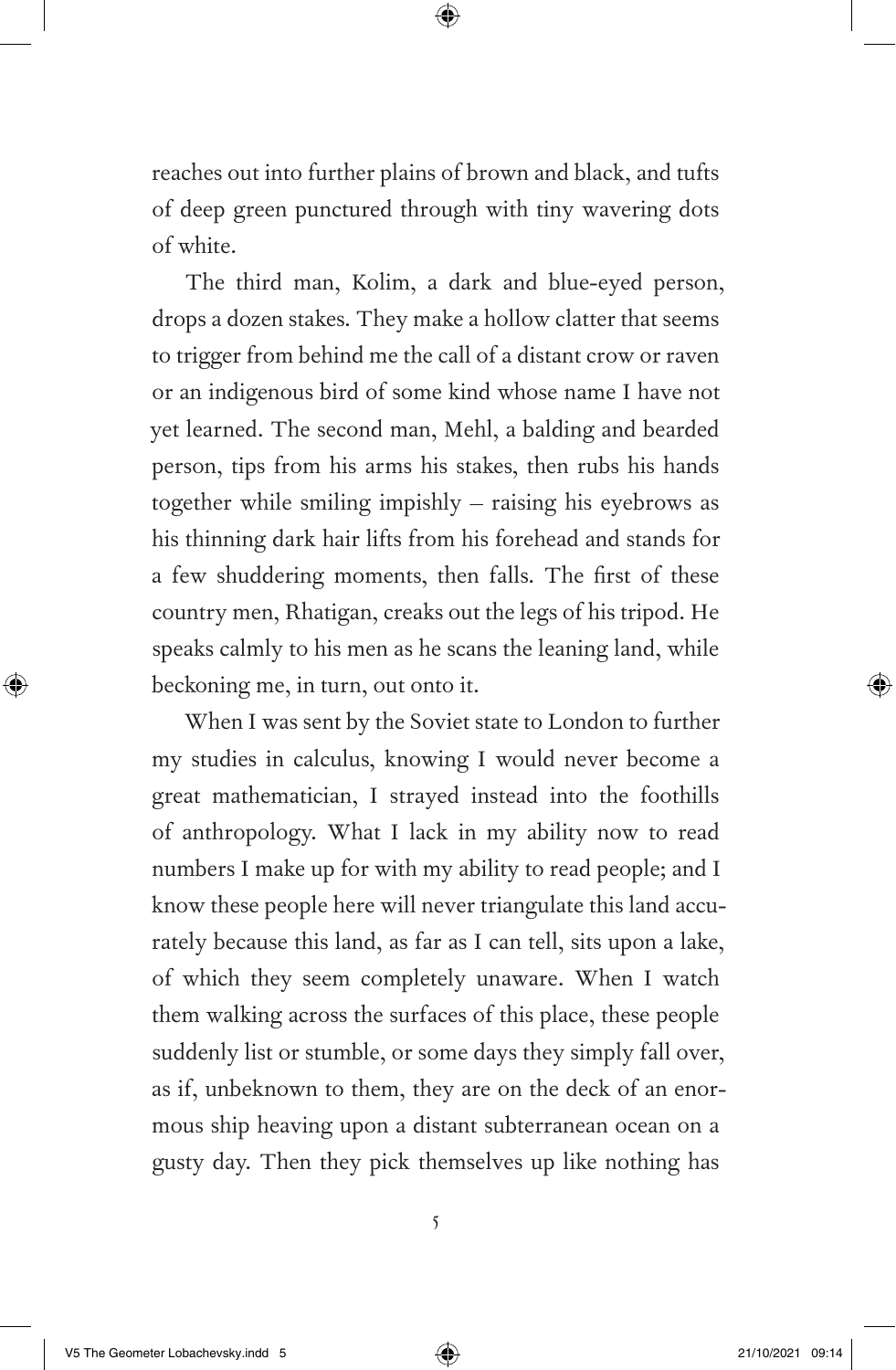occurred and continue on their way. I can feel these small shifts in the ground beneath my feet too on days when the dark seas far below must be rough. I picture descending labyrinths in the hull of this ship, shaking around terrifyingly, scaring the crew hands within. Sometimes, on these choppy days, when Rhatigan invites me to the tripod and I lift my spectacles and look through the lens of the level perched on top, with its crosshairs trained, say, on the centre of a distant chimney pot piercing the ridge of a small thatched house, issuing climbing strings of smoke from its cup, he utters: 'Can you not see that, Nikolai? The chimney, moving across the vertical, then above and below the horizontal.'

'I can,' I usually reply.

'Ground vapour?' he usually asks.

And he always looks doubtful when I nod to his increasingly convenient postulations, and in his doubt he has begun, I feel, molecule by molecule, to see through me. He will soon see that what is in me, is not what I know about the solution here, but what it is I am keeping from him about this problem – that it is the bogland under their feet that is moving and not the buildings in the distance. I will tell him soon that he is better to use the navigation tools of the seagoing vessel here – the sextant, the chronometer. I will tell him, just before I board my train to Dublin on my route back to the Soviet embassy in London, that he is better to turn away from the Euclidean rigidity he has been employing here up to now, because planes of that kind rest too brittlely on soaked-out places such as this.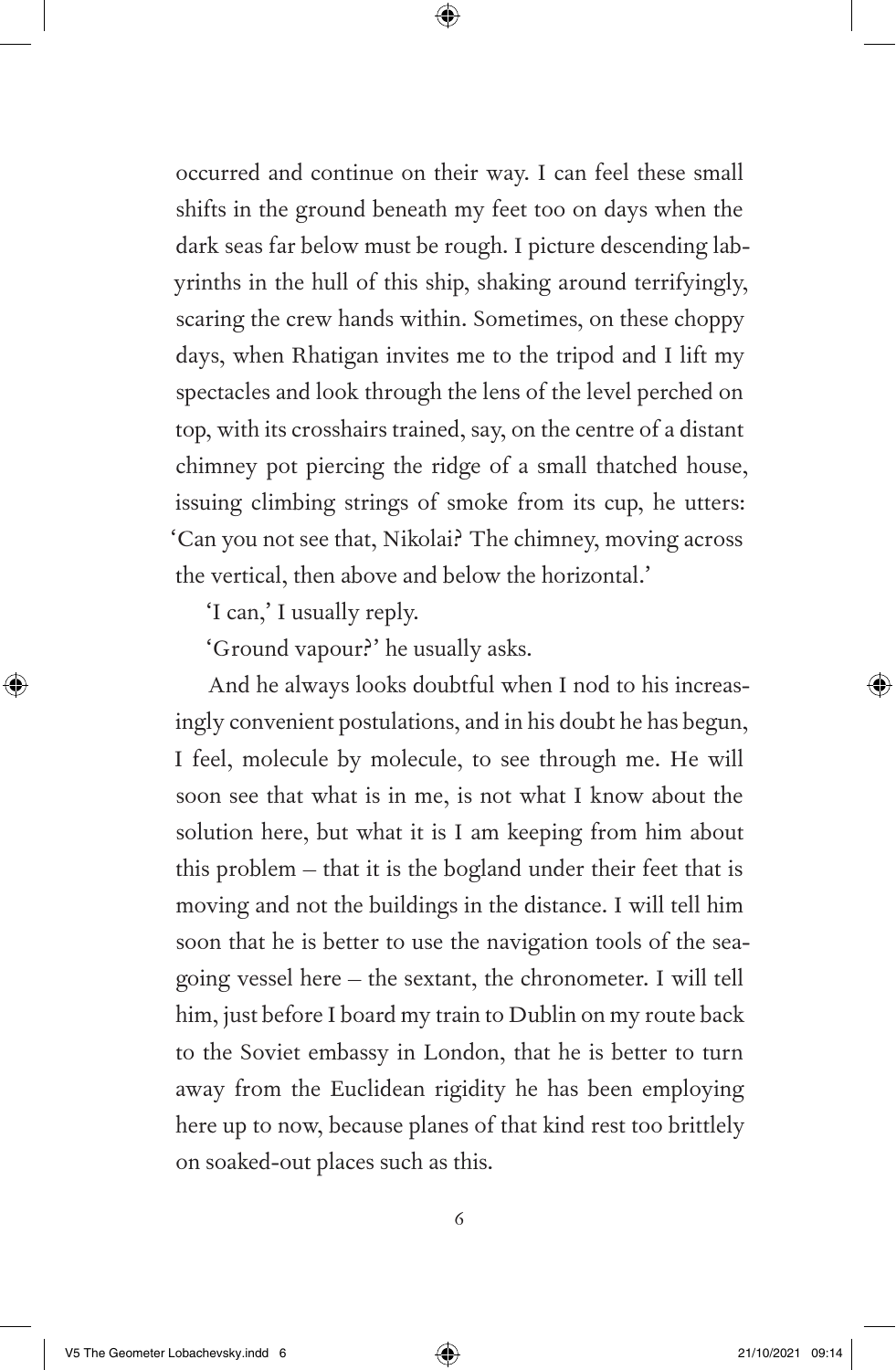I pull my collar up on my neck, tug my cap over my spectacles and step down onto the bog.

Rhatigan dangles an inverted bronze cone from the end of a follicle of shining copper. He is in his late forties, greyhaired but well preserved, and entirely engrossed in his work. The plumb, swinging between the legs of the tripod, is seeking in the wind its centre over a ten-foot iron stake that was hammered into the ground the day I arrived. Six inches above the peat hovers a circular head plate with lurid red and white concentric diameters printed upon it. The circumferences decrease to a circle the size of a kopek and in the middle of this circle a tiny dot has been etched, and somewhere within that tiny dot oscillates the secondary benchmark we are trying, in theory, to place into this expanse.

'Look,' says Rhatigan, nodding towards a black cloud rumbling up over the ridge of the distant hill.

'Kolim, Mehl; leave the stakes. We'll take shelter!'

The rain drums onto the roof of Rhatigan's auto as we slough off our coats. The land outside has now disappeared behind this odourless curtain of passing rain. There have been many far more intense storms here this week.

'I had a thought,' says Rhatigan, as Kolim, turning from the front seat, flares a match then lights a cigarette, 'we'll stake out across this parcel in triangles. The parallelograms feel like points too many.'

Kolim exhales a cloud of smoke across the land map upon which Rhatigan has neatly drawn a grid of squares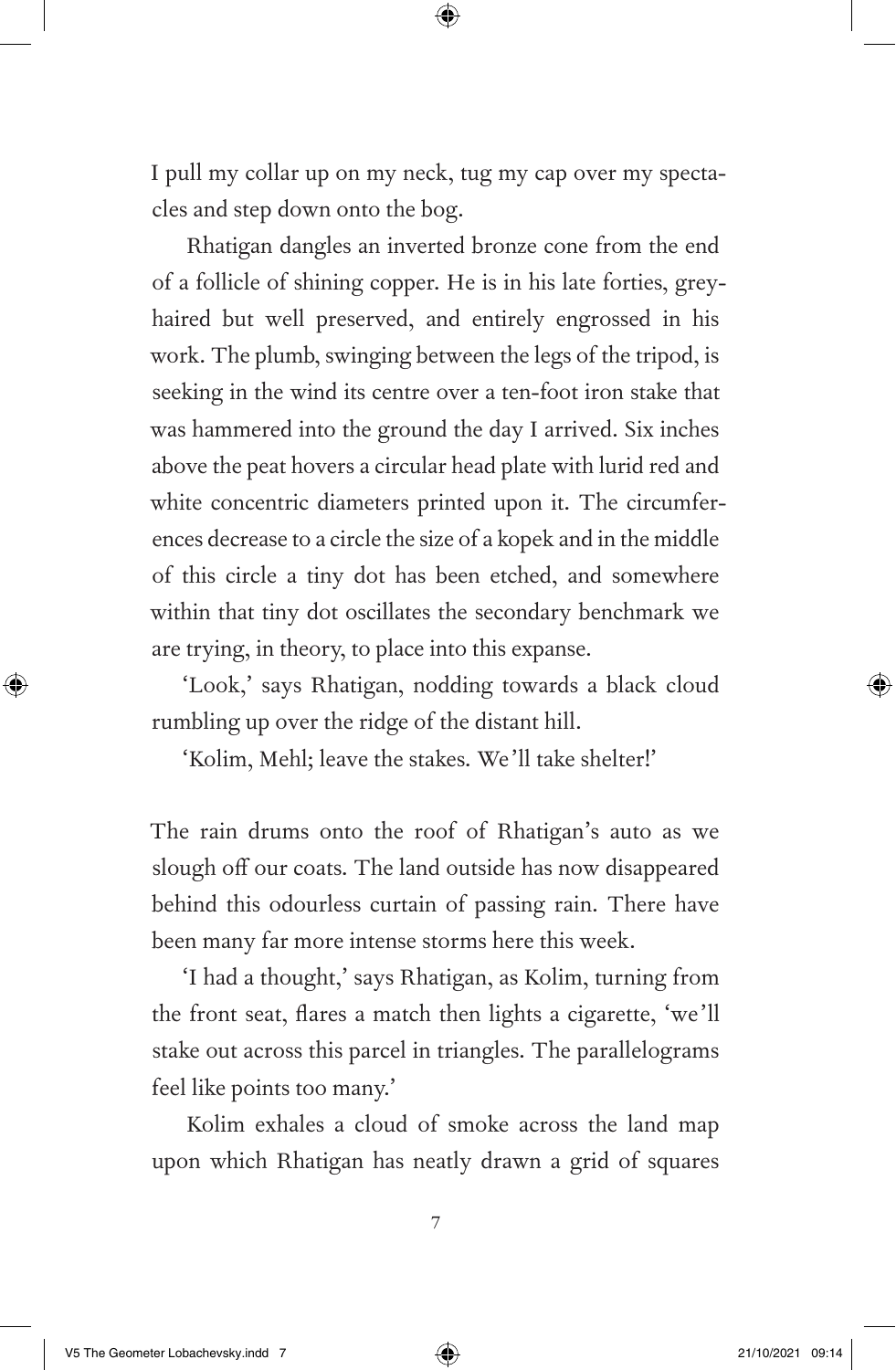expanding across a segment of near-featureless land. As the smoke lifts, this grid of squares reappears, pinching to a point in the middle of the indicated trunk road – from where stems the corner of another square, leading to others spreading outward across the land and penetrating this bog in which we shelter from the rain. Rhatigan pencils diagonals through an interlinking line of squares; then, he hopscotches his pencil tip across the drawing, ending at a pillar – the entrance to a house burnt down fifteen years before, or so they told me one day, with barely concealed ardour, almost as if they had done it themselves. A 'planters' estate' they called it.

The rain passes and brings with it a weight of air. We pull on our wax jackets and step down again into the glistening bog.

Two hours have passed and the sun is shining. Our coats lie in a mound to the left of Rhatigan who is stooping, in the distance, to the tripod. We have set out fifteen equilateral triangles across this parcel of land and Mehl and Kolim now trudge back to the auto to collect further armfuls of stakes.

It was fifteen years ago when I first met Rhatigan. He was on a state research trip to Kirov, visiting the largest of Glav Torf 's peat-extraction works and power stations. He came with another Irish engineer, referred to as Oleeri, and their chief, a large man called Glenin. They had flown in some days earlier from Berlin and had been brought on a tour of institutions in Moscow, then Leningrad, then east to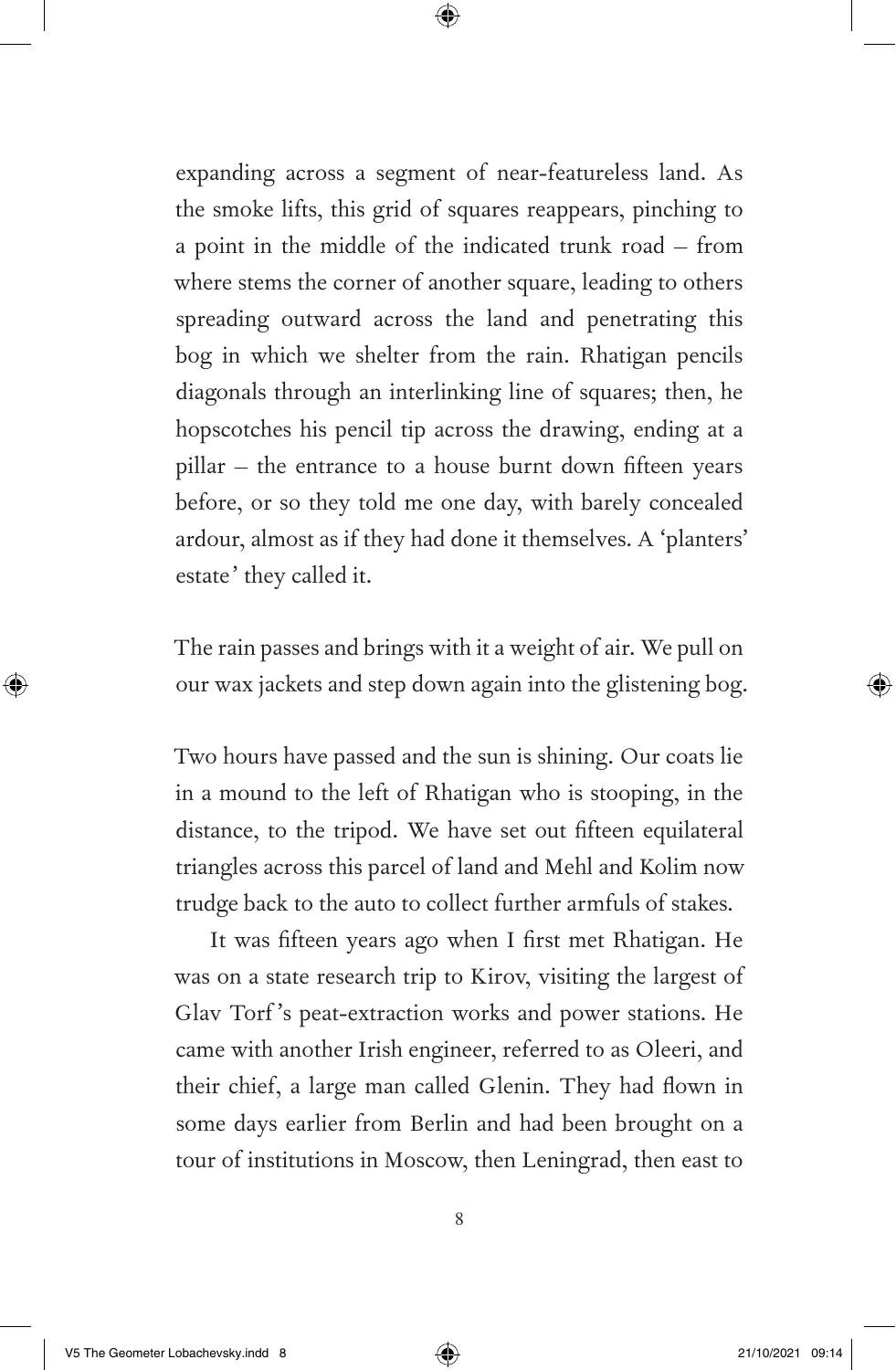us. I was the de facto receiving dignitary at Kirov. The viceminister for peat had fallen ill and I was dispatched to take his place. I was then instructed to stay there – one of many confusing and paranoiac demotions during that decade. In Moscow they met Minister Malenkov, then a senior state official, a brute, for whom a few years later I would work briefly at the Special Committee on Rocket Technology. At Kirov, we received message ahead that none of these visiting Irish men drank alcohol, but that luckily they all smoked. We wondered what strangers from distant lands might say to each other over the course of an evening if they cannot drink together. This Rhatigan was with us to learn how to 'win the peat', as he said often.

Each day he'd wake at four, call us from our rooms and would not relent until after ten in the evening. Each night, as if marking the day's progress, he'd drink, with a militant moderation, a glass of milk in our company, before retiring to bed. On his first evening, as if trying to impress on us the special difficulties he faced back in his homeland, he pointed to his glass of milk and claimed that 'there is more dry matter in that glass than in most of the bogs we are aiming to win'. The men from each department at Kirov were glad to see him go. They found his innocent diligence irritating. I accompanied him each day around the land, drainage-systems, railways and works, translating our ideas, processes and problems into English, for him to nod to and make endless notes. I'd observe him as he wrote his lengthy jottings, his head and abdomen bowed into a hunch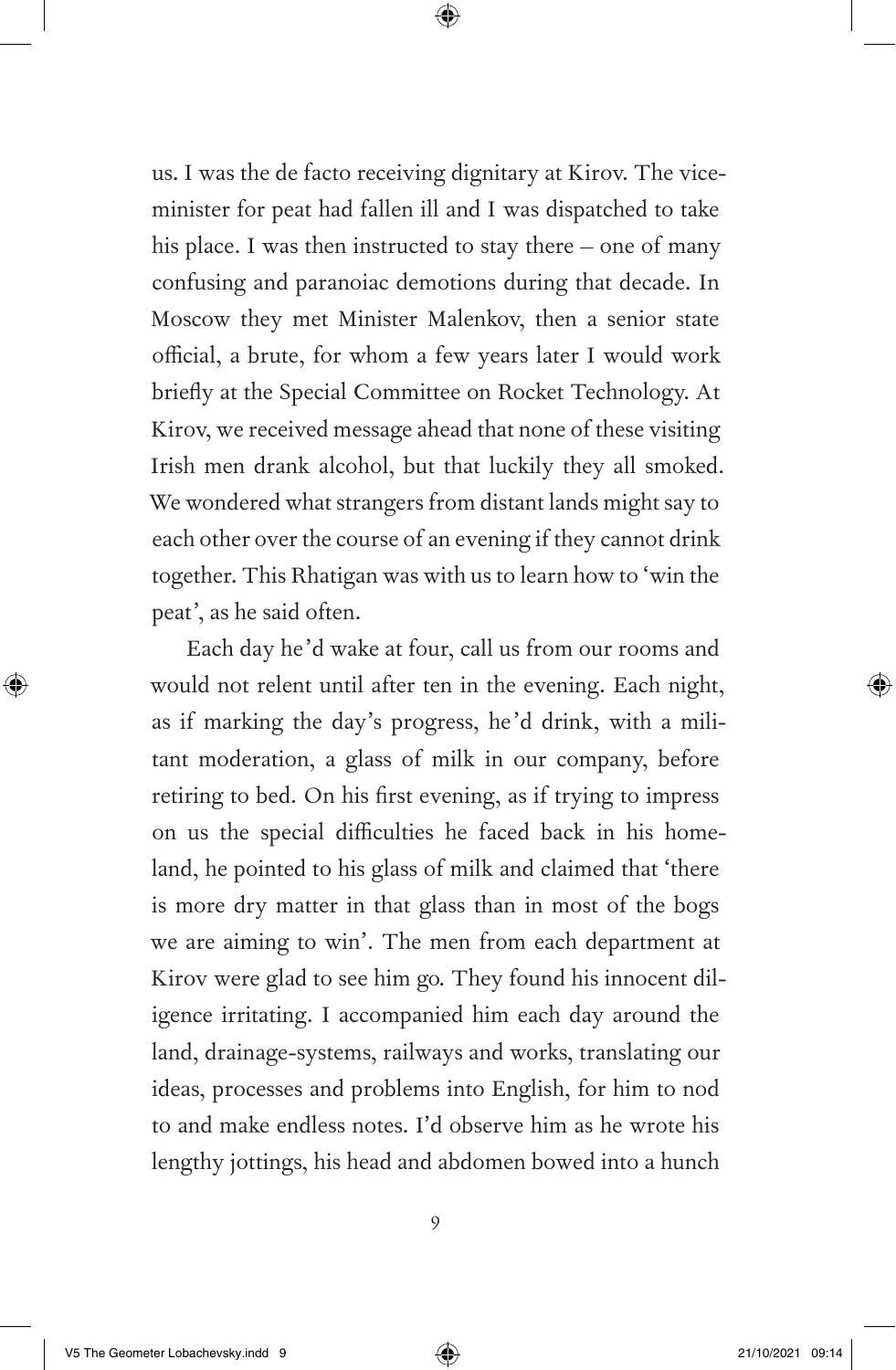over his raised thigh, scribbling with a stub pencil into his yellow notebook. On his final night in Kirov, he and I stayed up late, after all of the other delegates had retired to bed. Rhatigan told me about his homeland, the ties they hoped to forge with us, his pride in his new country and the sacrifices they had made. He then told me that he had killed his brother during the Civil War. He and two of his comrades walked this brother, Charles, to the side of a bog and put a bullet into the back of his head. Rhatigan's hands trembled on his lap as he relayed this to me. And as he stood and clumsily made to embrace me, before he left silently for bed, I realized that he had not spoken of this to anyone for some time, if ever. He and his two research colleagues, this Oleeri and this Glenin, left the next morning before I could speak to him again or bid him farewell.

Then, one day some years later, while I was returned to Leningrad once more – this time to revise and re-translate into English a paper my great-grandfather had composed over three-quarters of a century before, on the geometry of curves – I decided to write to this Gunter Rhatigan. I wanted to know how well he had learned from us. I wanted to know how their research trip had served them. I wanted, in truth, to make contact with him again because I had then lost the second of my two only friends – Matvei, a scriptwriter. His passing had compounded the loss of my other friend from years before – Gusev, a sculptor of abstract forms, who had perished in a camp in the north. Some weeks after I sent my letter, Rhatigan responded, informing me that he and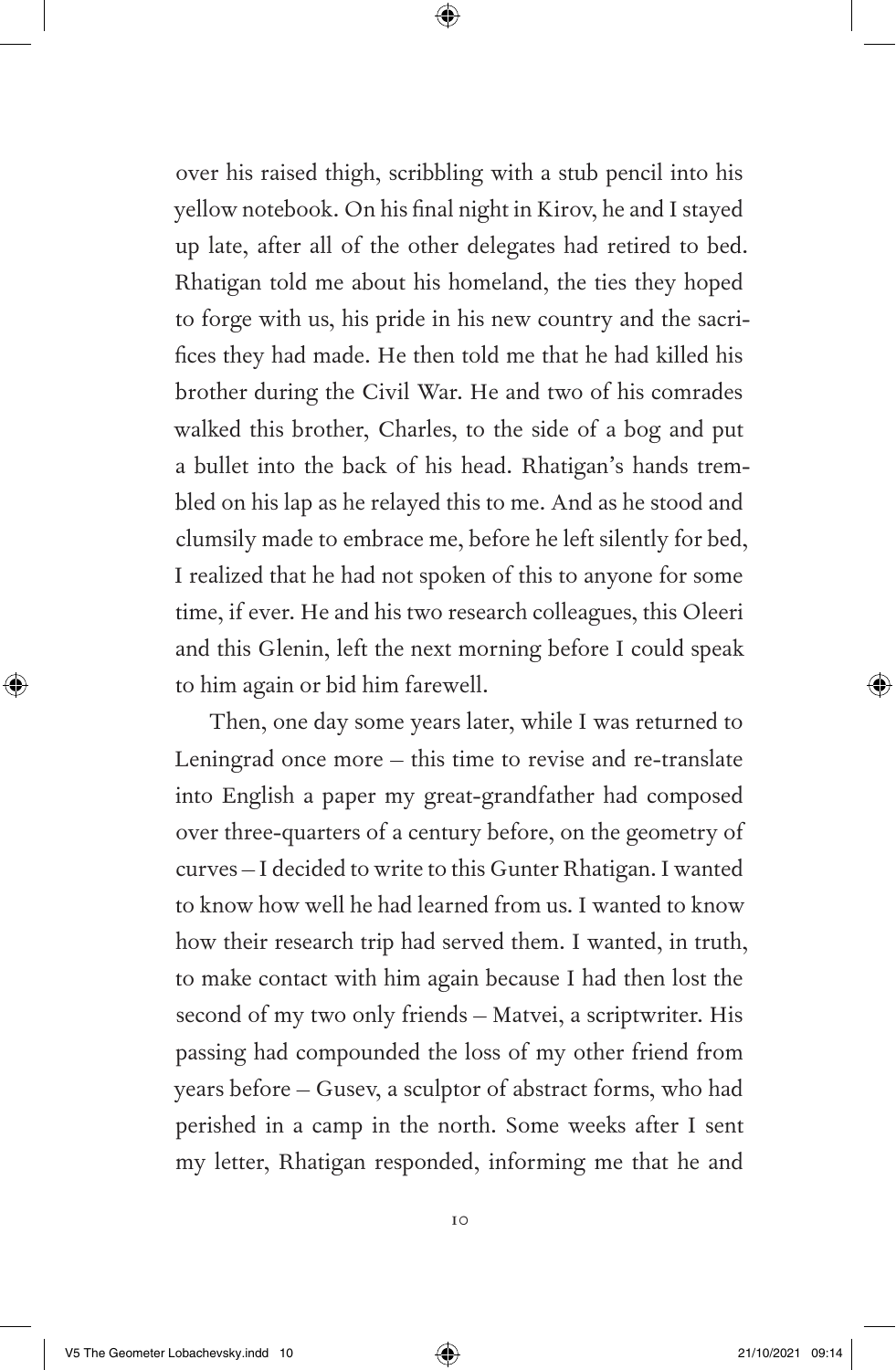his Irish colleagues were doing well, that they had 'drained and won over a large bog in Offaly, and a smaller one of fifteen hectares near Kildare', and that their work, railways, machines and housing projects were on schedule and that they hoped to extend 'into the Midlands', where they intended to continue enacting what they had learned from us in Kirov years before. I wrote back immediately; and this began our years-long correspondence, which has culminated in Rhatigan's recent request for my help in measuring this troublesome piece of land.

Rhatigan approaches flinging his cigarette stub into a puddle.

'Nikolai,' he says, in his thin voice, 'you know you're not obliged to accompany us here all day; we can easily report to you in the office.'

I tell him that I can really only advise on the processes of measurement I see.

'And what would you advise, Nikolai?' he asks. 'Dublin's getting impatient.'

He is smiling a pained smile, the large gap between his front two teeth showing.

'Can you make available an hour in my hotel bar this evening?' I ask, to which he nods.

Kolim and Mehl return and drop their armfuls of stakes at our feet. I pick up the twenty-two yards of chain and we string it out into the wet land. Rhatigan returns to his tripod, steps in behind, pulls focus and indicates Kolim left, then right, then left once more, all the while his head obscured